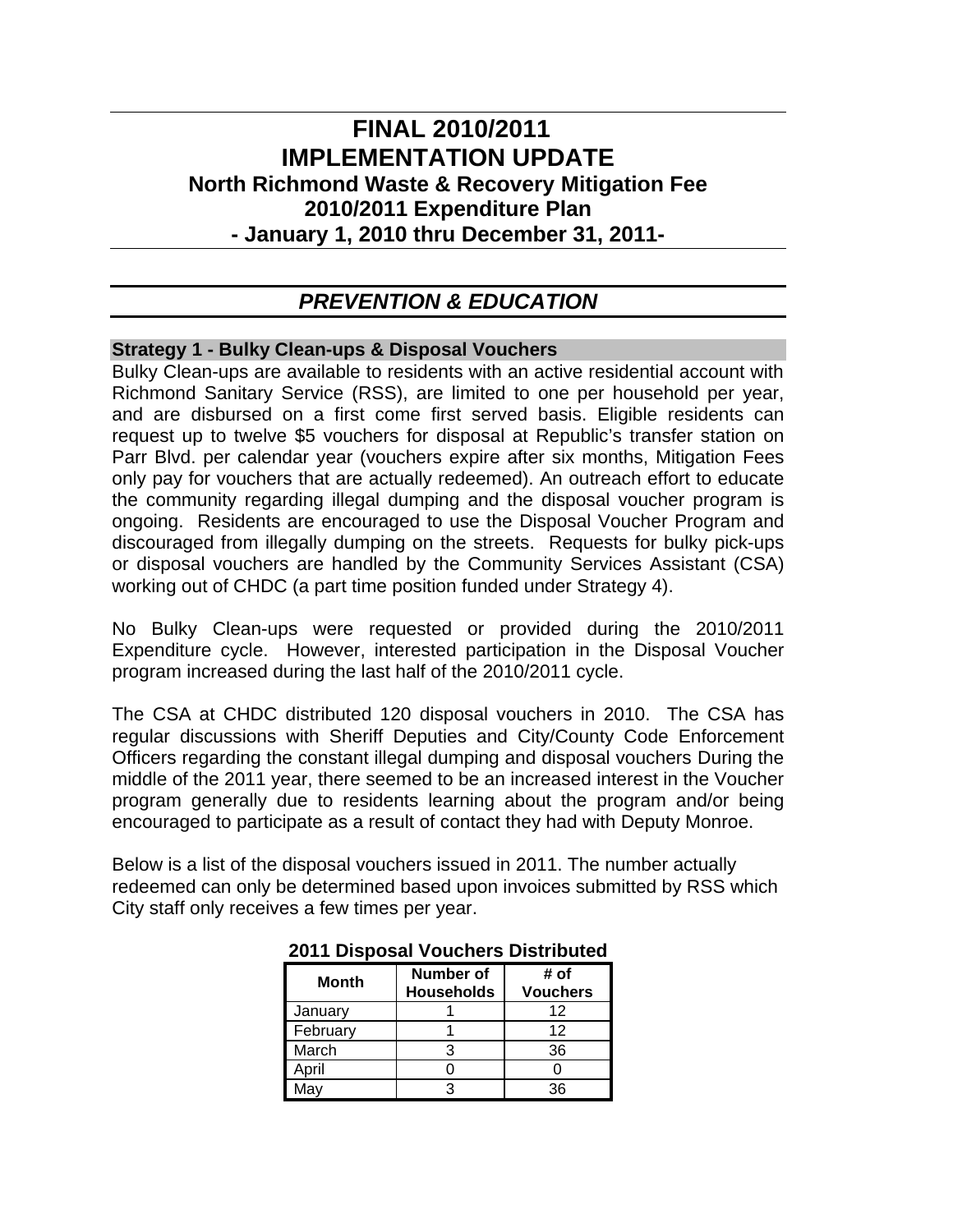| June         |    | 24  |
|--------------|----|-----|
| July         |    | 96  |
| August       |    | 48  |
| September    | 5  | 60  |
| October      | 2  | 24  |
| November     | 2  | 24  |
| December     | 2  | 24  |
| <b>TOTAL</b> | 22 | 396 |

# **Total Vouchers Distributed 2010/2011**

| Year         | # of<br><b>Vouchers</b> |
|--------------|-------------------------|
| 2010         | 120                     |
| 2011         | 396                     |
| <b>TOTAL</b> | 516                     |

# **Strategy 2 - Neighborhood Clean-ups**

A total of two (2) Neighborhood Clean-ups (one each year) were funded during the 2010/2011 expenditure cycle. All debris collected was taken to the Republic Services' Golden Bear Transfer Station located at the Foot of Parr Boulevard. The table below identifies the clean-up event dates and the amount of debris collected. The Community Services Coordinator (CSC) who is funded under Strategy 3 coordinated outreach for the clean-up events, including use of some funding under Strategy 5 to print and pay stipends for the distribution of flyers.

#### **Neighborhood Clean-ups**

| <b>Clean-up Events</b> | <b>Debris Collected</b>                       |
|------------------------|-----------------------------------------------|
| December 4, 2010       | 40.34 Tons (14 Loads)                         |
| December 10, 2011      | 71 Tons (25 Loads)                            |
| Total Events: 2        | <b>Total Debris Collected: 111.34</b><br>Tons |

# **Strategy 3 – Community Services Coordinator (CSC)**

The Community Services Coordinator (CSC) shall serve as a link between the community of North Richmond, the City of Richmond, and Contra Costa County for North Richmond Green efforts being implemented and funded under strategies 5 and 15.

The CSC is responsible for and has accomplished the following tasks (information is based in part on the CSC's most recent progress report):

• Community Events: The CSC Organized and participated in the North Richmond Green Festival held on October 22, 2011 (funded under Strategy 2); and collaborated with City Staff on arrangements needed for the Community Clean-up event held in December 2011 (funded under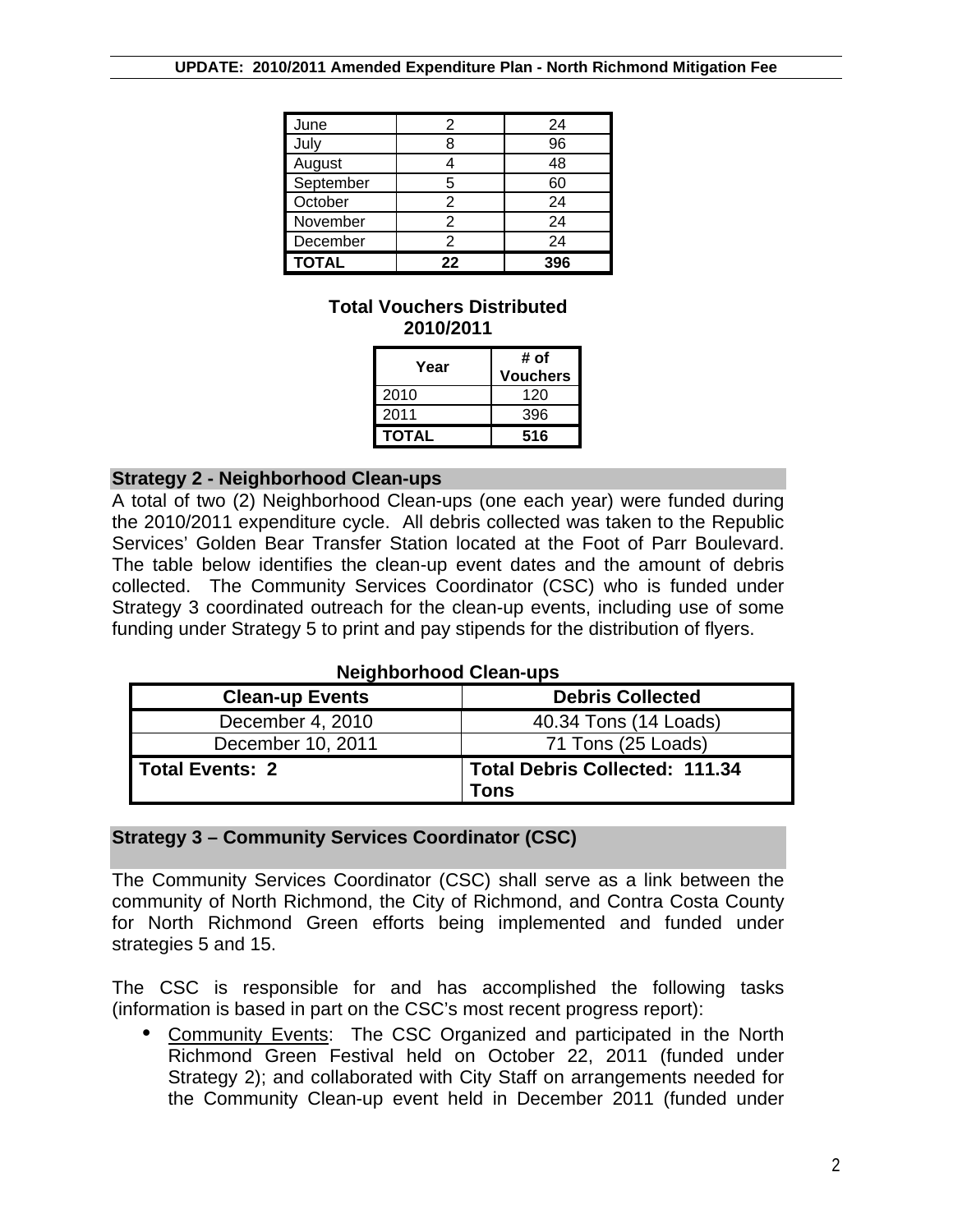Strategy 2). Community events recently attended included the "2<sup>nd</sup> Annual" North Richmond Music Festival," "1sth Annual North Richmond Block Party," and the "meet and Greet Your Neighbors Event."

- Community Meetings: Organized and led monthly "North Richmond Green Meetings" to discuss related issues affecting North Richmond, to develop ideas of prevention, and to provide updates and get input on current North Richmond Green programs/events.
- Outreach Materials: Developed Community Clean-up flyers and newsletters and coordinated door-to-door distribution by local residents that received stipends (funded under Strategy 5).

# **Strategy 4 - Community Services Assistant**

The part-time Community Services Assistant (CSA) position is housed at the Community Housing Development Corporation (CHDC) in North Richmond. Janie Holland is serving as the CSA. The CSA receives details about dumping locations from Richmond Sanitary Service, the Community Services Coordinator and others, which is then input into the North Richmond Dumping Database (including date, location, type and amount of illegally dumped materials) and referred (e.g. if oversized debris in roadway then it is referred thru the Citiy's online referral/reporting system, CRW) to appropriate organization/agency. The CSA also receives information, complaints and concerns about illegal dumping from community residents either as incoming calls or walk-ins.

In 2010, letters were sent to persons who's name/address were noted on items dumped illegally, which were based on information collected by the Richmond Sanitary Service Hot Spot Crew. However, in 2011 rather than sending letters, the Sheriff's Office personnel instead asked that any evidence found by the RSS Hot Spot Crew with identifying names or addresses be provided to Deputies as soon as it is found in illegally dumped waste. The tables below identify all the Illegal Dumping Occurrences during the 2010/2011 Expenditure cycle (majority are locations abated by the RSS Hotspot Crew).

| <b>Month</b>     | <b>Occurrences</b><br>added to database | <b>Evidence</b><br><b>Letters Mailed</b> |
|------------------|-----------------------------------------|------------------------------------------|
| January 2010     | 260                                     | 3                                        |
| February 2010    | 262                                     |                                          |
| March 2010       | 303                                     | 3                                        |
| April 2010       | 275                                     | 3                                        |
| May 2010         | 297                                     | 2                                        |
| June 2010        | 296                                     | 4                                        |
| <b>July 2010</b> | 332                                     | 3                                        |
| August 2010      | 300                                     | 2                                        |
| September 2010   | 321                                     | 3                                        |
| October 2010     | 264                                     | 3                                        |
| November 2010    | 290                                     | 2                                        |

**Reported Illegal Dumping Occurrences – 2010**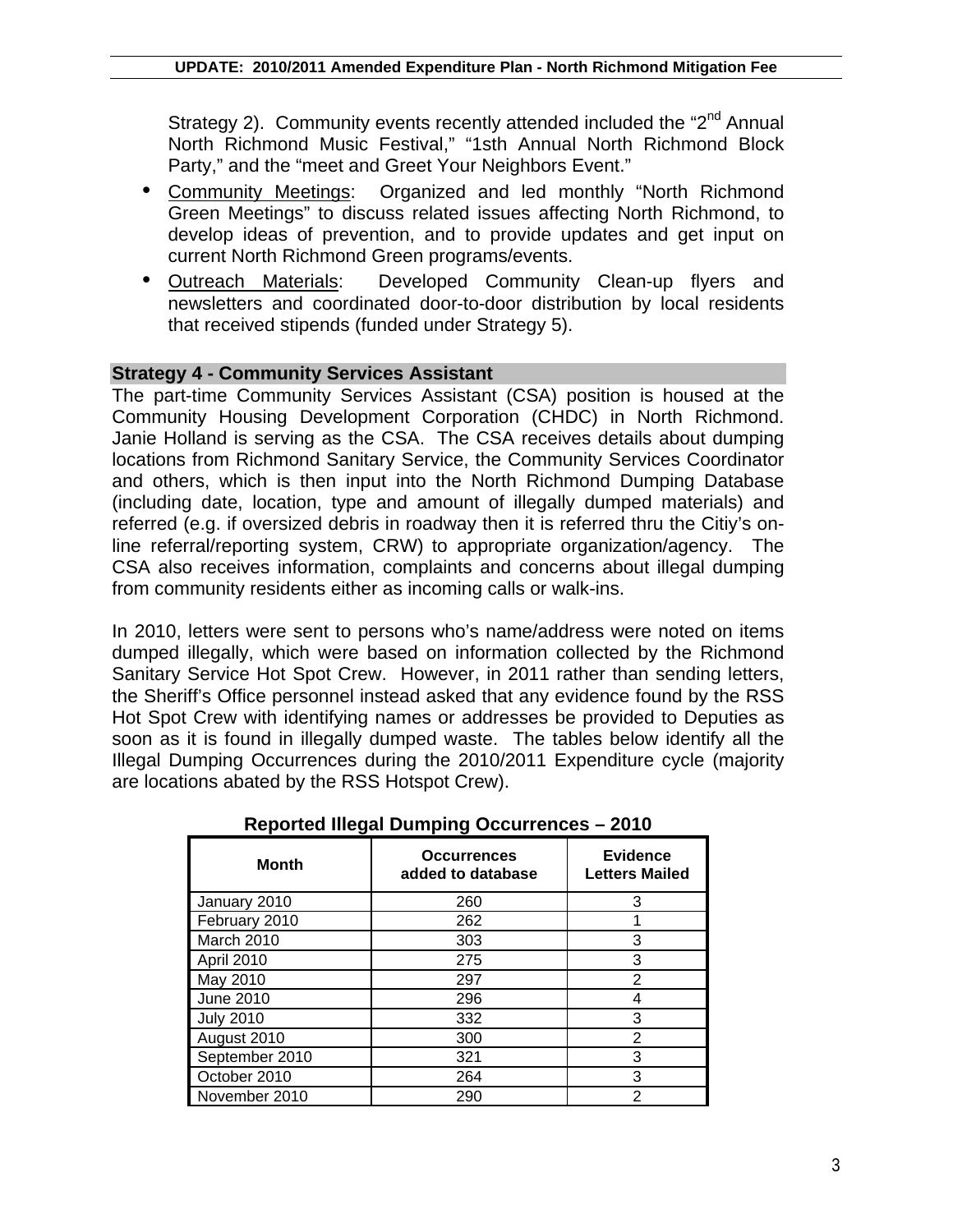| December 2010  | 336   |    |
|----------------|-------|----|
| <b>I TOTAL</b> | 3,536 | J. |

| $\tilde{\phantom{a}}$<br><b>Month</b> | <b>Occurrences</b><br>added to database | <b>Evidence</b><br><b>Letters Mailed</b> |
|---------------------------------------|-----------------------------------------|------------------------------------------|
| January 2011                          | 337                                     | N/A                                      |
| February 2011                         | 315                                     | N/A                                      |
| March 2011                            | 343                                     | N/A                                      |
| April 2011                            | 259                                     | N/A                                      |
| May 2011                              | 344                                     | N/A                                      |
| <b>June 2011</b>                      | 340                                     | N/A                                      |
| <b>July 2011</b>                      | 328                                     | N/A                                      |
| August 2011                           | 379                                     | N/A                                      |
| September 2011                        | 288                                     | <b>NA</b>                                |
| October 2011                          | 291                                     | NA.                                      |
| November 2011                         | 281                                     | <b>NA</b>                                |
| December 2011                         | 289                                     | <b>NA</b>                                |
| <b>TOTAL</b>                          | 2,645                                   | 0                                        |

#### **Reported Illegal Dumping Occurrences – 2011**

# **Total Reported Illegal Dumping Occurrences for 2010-11**

| Year              | <b>Occurrences</b><br>added to database | <b>Evidence</b><br><b>Letters Mailed</b> |
|-------------------|-----------------------------------------|------------------------------------------|
| 2010 Jan thru Dec | 3536                                    | 31                                       |
| 2011 Jan thru Dec | 2645                                    | $0 - n/a$                                |
| Totals 2010/2011  | 6181                                    | 31                                       |

#### **Strategy 5 – North Richmond Green Outreach**

City and County Staff assisted the CSC with the implementation of the following activities in 2011:

- Printed and installed banners on City-owned light pole banners along Filbert and 3rd Ave.
- Organized the NR Green parade and two clean-up projects in partnership with Richmond Sanitary Service (Community pick up project & NR volunteers). Organized the East Bay Regional Parks project and Watershed Project to engage volunteers in cleaning up the Wildcat Creek.
- Distribution of Newsletters and coordination of North Richmond Green Festival.
- Providing stipends for community members (youth and adults) for door-todoor outreach to promote mitigation-funded strategies
- Design and printing of additional staff approved outreach materials to raise Community members awareness about where to learn more regarding Mitigation funded programs/efforts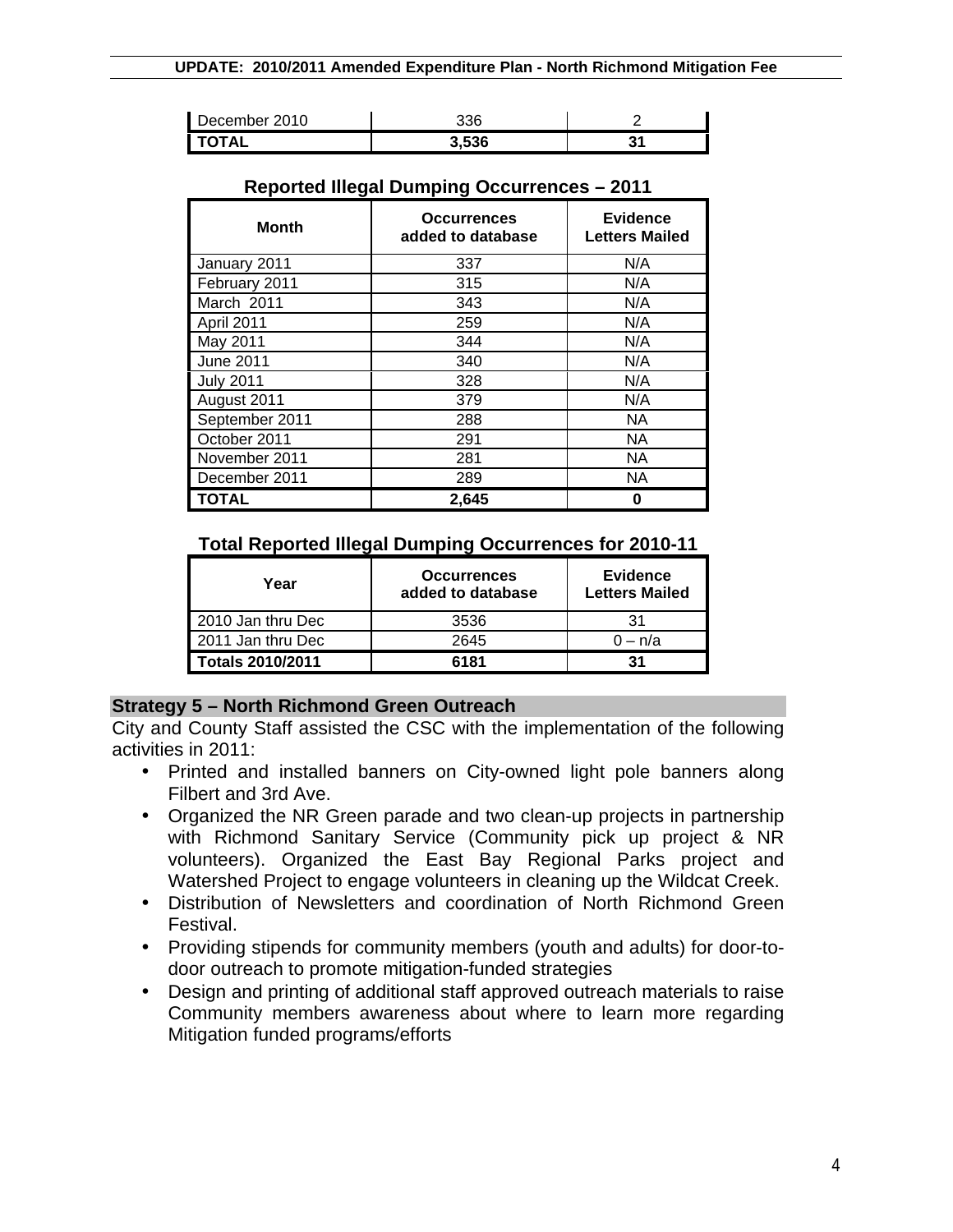County staff worked with the CSC regarding options to address County's permit requirements and costs to allow installation of banners on County-owned light poles.

# *ABATEMENT & ENFORCEMENT*

# **Strategy 6 – City/County Pick-up from Right-of-Way**

The City of Richmond's Code Enforcement abatement team currently picks-up illegal dumping in the public right-of-way located within the unincorporated & incorporated Mitigation Fee Primary Funding Area. The purpose is to remove items not collected by the designated RSS Hot Spot Route crew. Code Enforcement responds to information/requests submitted into the City's on-line reporting/referral system (CRW) as well as by phone and tracks the materials collected. Code Enforcement is reimbursed for personnel, mileage, administrative costs, and equipment rental as needed. Reimbursement requests submitted and paid include costs for staff providing weed abatement and graffiti abatement (See Strategy 8). Code Enforcement staff does not work a set number of hours per month on illegal dumping abatement in North Richmond. Staff did not compile/gather statistics for 2010. The following tables summarize the illegal dumping occurrences reported/abated within the North Richmond rightof-way for 2011:

| <b>City Right-of-Way Trash Abatement Activities</b>       |       |  |
|-----------------------------------------------------------|-------|--|
| Illegally Dumped Material Removed (tons)                  | 36.38 |  |
| Illegal Dumping Complaints/Referrals<br>125               |       |  |
| 881<br><b>Illegal Dumping Locations Abated</b>            |       |  |
| Number (#) of Days Trash Abated in the Right-of-Way<br>64 |       |  |
| Number (#) of Hours Spent Abating in Right-of-Way         | 288   |  |

**January 1, 2011 thru September 15, 2011**

#### **September 16, 2011 thru December 31, 2011**

| <b>City Right-of-Way Trash Abatement Activities</b> |       |  |
|-----------------------------------------------------|-------|--|
| Illegally Dumped Material Removed (tons)            | 16.56 |  |
| Illegal Dumping Complaints/Referrals                |       |  |
| <b>Illegal Dumping Locations Abated</b>             |       |  |
| Number (#) of Days Trash Abated in the Right-of-Way |       |  |
| Number (#) of Hours Spent Abating in Right-of-Way   |       |  |

#### **Final 2011 Totals**

| <b>City Right-of-Way Trash Abatement Activities Reported</b> |       |
|--------------------------------------------------------------|-------|
| <b>Illegally Dumped Material Removed (tons)</b>              | 52.94 |
| <b>Illegal Dumping Complaints/Referrals</b>                  | 142   |
| <b>Illegal Dumping Locations Abated</b>                      | 1246  |
| Number (#) of Days Trash Abated in the Right-of-Way          |       |
| Number (#) of Hours Spent Abating in Right-of-Way            |       |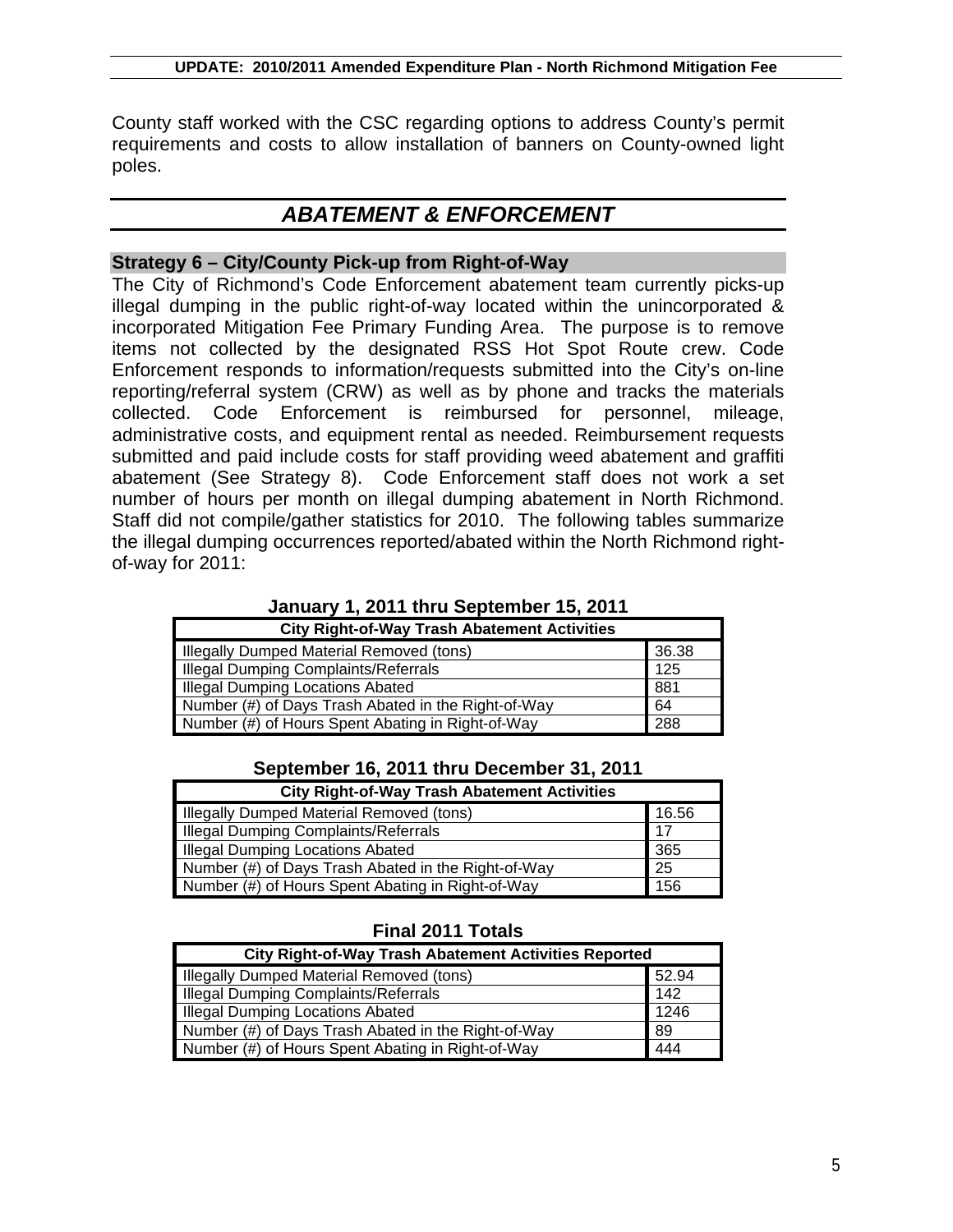## **Strategy 7a – Code Enforcement - County**

In the Fall of 2011, Mark Alford was reassigned to replace Louise Reinthaler as the dedicated Code Enforcement Officer for North Richmond. The following tables provide an overview of the Code Enforcement work completed for the 2010/2011 expenditure cycle specific to North Richmond.

# **Total County Code Enforcement Case Statistics for 2010/2011**

| Cases Opened   Cases Closed | Currently<br><b>Active Cases</b> |
|-----------------------------|----------------------------------|
| 254.                        | 44                               |

# **Specific North Richmond County Code Enforcement Actions/Cases\***

| <b>County Code Enforcement</b><br><b>Cases/Actions Taken in</b><br>2010/2011 for North Richmond | # of Specific<br><b>Cases and/or</b><br><b>Actions</b> |
|-------------------------------------------------------------------------------------------------|--------------------------------------------------------|
| <b>Construction without Permits</b>                                                             | 23                                                     |
| <b>Vacant Unoccupied Structures</b>                                                             | 31                                                     |
| Cases on Vacant Lots (generally<br>for overgrown vegetation or illegal<br>dumping)              | $135*$                                                 |
| Cases involving Graffiti                                                                        | 21                                                     |
| Notice to Comply Letters Sent                                                                   | 95                                                     |
| Notice of Pending Action Letters<br>Sent                                                        | 17                                                     |

**\*** Accounts for 88% of all Vacant Lot Code Enforcement Cases for the entire unincorporated Contra Costa County.

A majority of the County Code Enforcement Cases in the North Richmond area involve overgrown vegetation on private property. The County Code Enforcement Officer continues to work with the Illegal Dumping Officer, City Code Enforcement and Contra Costa County Environmental Health staff to help facilitate effective collaboration within a comprehensive code enforcement framework to address the illegal dumping problem in the North Richmond community.

# **Strategy 7b – Code Enforcement - City**

The City Council and Board of Supervisors approved the recommended Second Amended 2010/2011 Expenditure Plan in May 2011 incorporating changes to Strategy 7 and associated reallocation of funding pursuant to the City and County Working Group recommendations approved by the Committee in March. The Code Enforcement responsibilities began to be handled by both the City and County (for their respective jurisdictional areas) effective August 2011, rather than having one County staff person enforce codes in the City and County portions of the Mitigation Funding Area. The purpose of this was to increase the effectiveness of code enforcement efforts in North Richmond by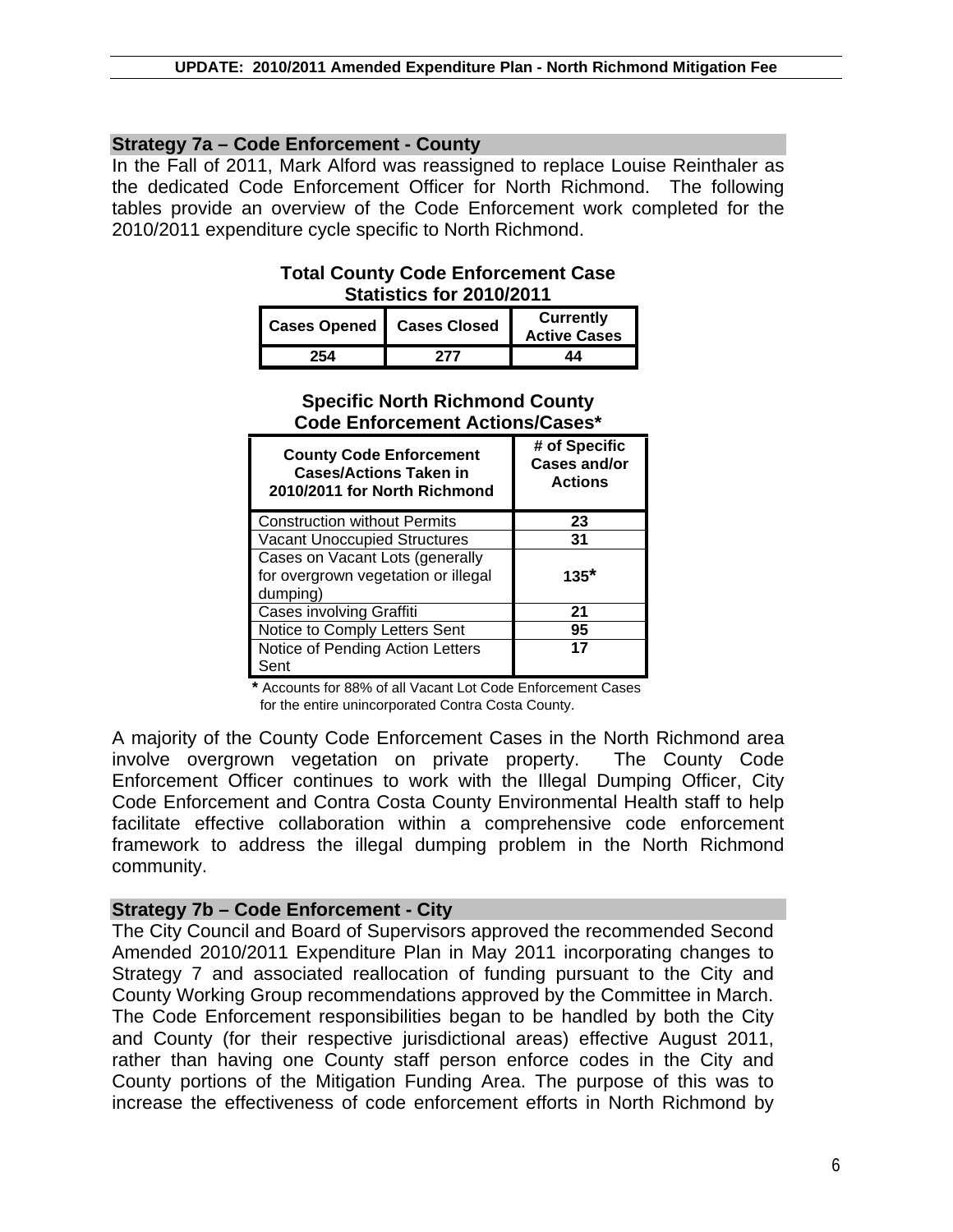providing additional staff needed to address noncompliance and blight, securing vacant/foreclosed properties, issuing residential foreclosure/vacant property notices, conducting weed abatement, investigating illegal dumping on private property and issuing administrative citations for noncompliance.

The City's new temporary code enforcement staff person started on August 25, 2011 and planned to focus on the overwhelming amount of vacant/foreclosed properties and blight that plagues the "city side" of the mitigation area. Following is a summary of City Code Enforcement efforts thru 2011, *including services provided by City-funded code enforcement staff:*

| ony oodo Enioroomoni oldhohoo              |                                       |                                       |                                            |
|--------------------------------------------|---------------------------------------|---------------------------------------|--------------------------------------------|
| City<br><b>Code Enforcement Activities</b> | Aug 25, 2011<br>thru<br>Sept 15, 2011 | Sept 16, 2011<br>thru<br>Dec 31, 2011 | Aug 2011 thru<br>Dec 2011<br><b>TOTALS</b> |
| <b>Administrative Citation Issued</b>      | 41                                    | 10                                    | 51                                         |
| Notice of Violations Issued                | 15                                    | 25                                    | 40                                         |
| <b>Foreclosure Notifications</b>           |                                       |                                       |                                            |
| <b>Vacant Property Notices</b>             |                                       |                                       |                                            |
| Abatement Warrants Submitted to<br>Court   |                                       |                                       |                                            |
| Vacant Lots/Properties Abated              | 4                                     |                                       |                                            |
| Tons of Debris Removed*                    | 75.34                                 | not reported*                         | 75.34*                                     |

**City Code Enforcement Statistics**

\* Data not available for September 16 – December 31, 2011 at time stats were compiled.

#### **Strategy 8 – Graffiti Abatement**

The City of Richmond's Code Enforcement Graffiti Abatement team abates graffiti in the public right-of-way located within the unincorporated & incorporated Mitigation Fee Primary Funding Area. The graffiti abatement team responds to requests submitted into the City's CRW system and also via observation. Funding for this strategy was reallocated in July 2011 to support a part time City code enforcement officer (Strategy 7b). For at least the months of September 2011 thru December 2011, City Code Enforcement requested and received reimbursement for personnel, and mileage costs associated with graffiti abatement as a part of the amounts paid out with funding allocated under Strategy 6.

Since Mitigation funds were not utilized to fund this activity in 2010, statistics specific to Graffiti Abatement were not collected for that year. However, the City did provide statistics for 2011, which are identified in the following table.

| <b>Statistics on Graffiti Abatement</b> |                                    |  |
|-----------------------------------------|------------------------------------|--|
| <b>Timeframe</b>                        | # of Locations Graffiti<br>Removed |  |
| Jan 2011 - Sept 15, 2011                | 35                                 |  |
| Sept 2011 - Dec 31, 2011                |                                    |  |
| TOTAL for 2011                          |                                    |  |

**Summary of 2011**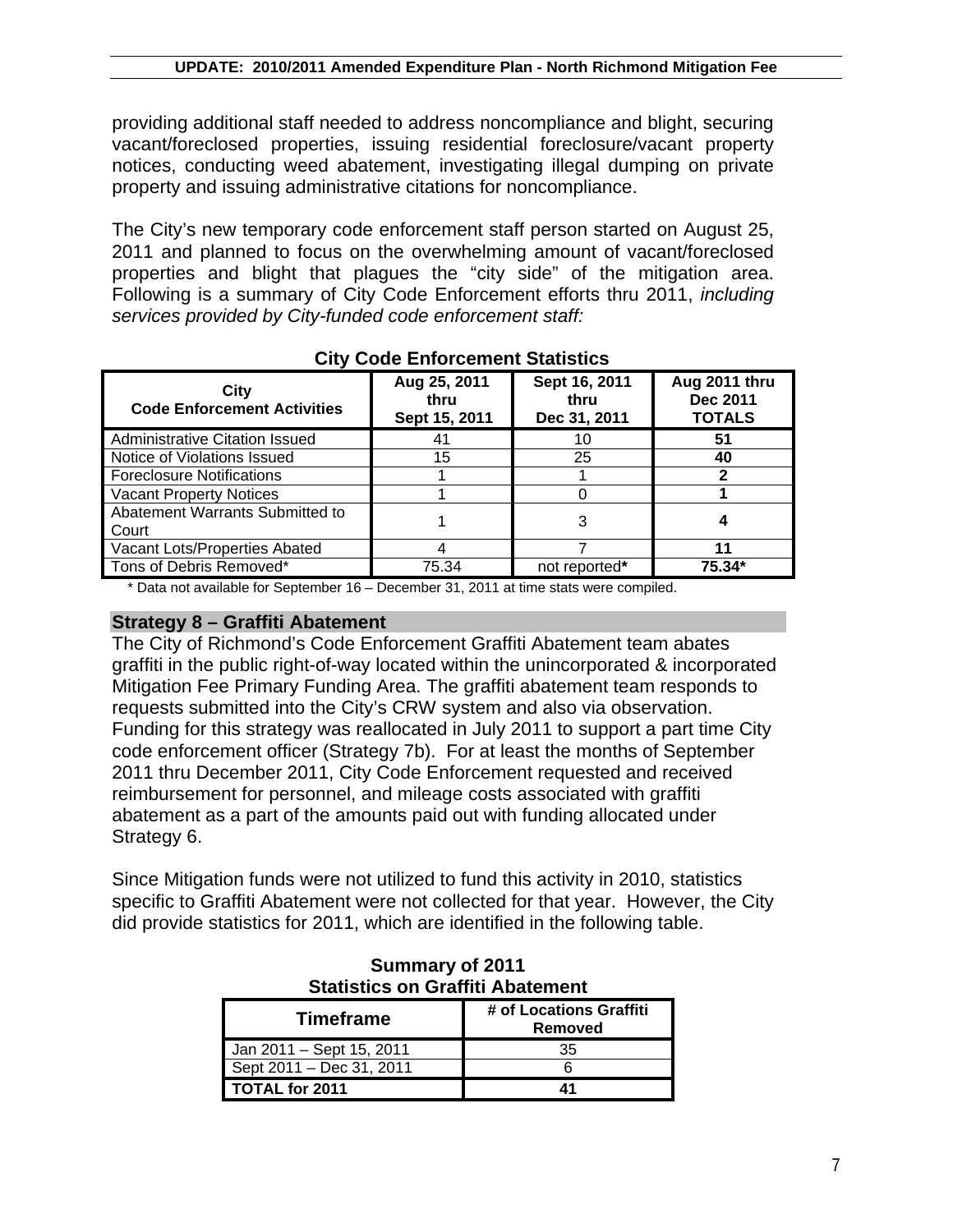#### **UPDATE: 2010/2011 Amended Expenditure Plan - North Richmond Mitigation Fee**

#### **Strategy 9 – Law Enforcement (***Investigation & Patrols***)**

Monthly Activity Logs are routinely submitted for the  $5 - 6$  Resident Deputies working exclusively in North Richmond. The Deputy Logs provide various statistics including the number of reports written, citations issued (including littering and illegal dumping violations), persons arrested and various other law enforcement activities conducted by each Deputy.

In May 2011, Deputy Felipe Monroe returned to serve as the lead Deputy for illegal dumping issues in North Richmond. Deputy Monroe is continuing to work on investigating multiple cases related to illegal dumping, including a multiagency effort dealing with contaminated soil dumped on multiple properties in North Richmond. Deputy Monroe has been instrumental in helping increase utilization of Disposal Voucher funded under Strategy 1.

Law Enforcement activities included in the monthly logs compiled by the assigned North Richmond Deputies for the 2010/2011 Expenditure Cycle include the following:

- Warrant served in July with Contra Costa Hazmat, Con Fire and Environmental Health for an illegal Bio-Diesel processing facility;
- Met with District Attorney's Office regarding an ongoing felony illegal dumping case; and
- Cited several subjects for illegal dumping in the area.

#### **Strategy 10 – Surveillance Camera System**

There are currently eight (8) wireless CCTV surveillance cameras located throughout the Mitigation Area. The Richmond Police Department (RPD) dispatch office has staff monitoring the City wide camera system, including these eight (8) cameras in North Richmond. Deputy Monroe (funded under Strategy 9) also has access to video captured by the eight (8) wireless cameras in North Richmond. In May 2009, the Richmond Police Department requested to temporarily swap four (4) of the NRMF funded pan-tilt-zoom (adjustable cameras for four (4) of the City's fixed cameras, due to lack of utilization following Deputy Monroe's transfer. However, *since Deputy Monroe's return as the lead on illegal dumping cases for the North Richmond area, a strong desire has been expressed to have the NRMF funded adjustable cameras returned, as the Richmond Police Department's fixed cameras have proven useless for his unique enforcement needs.* 

Six (6) FlashCams and associated equipment/accessories were purchased in November 2011 for the amount of \$41,986.14 (below the budgeted amount of \$44,000). In December 2011, the six (6) Flash Cams were installed in pilot locations throughout the unincorporated area of North Richmond temporarily to allow for initial testing intended to identify/address any technical issues associated with the new equipment.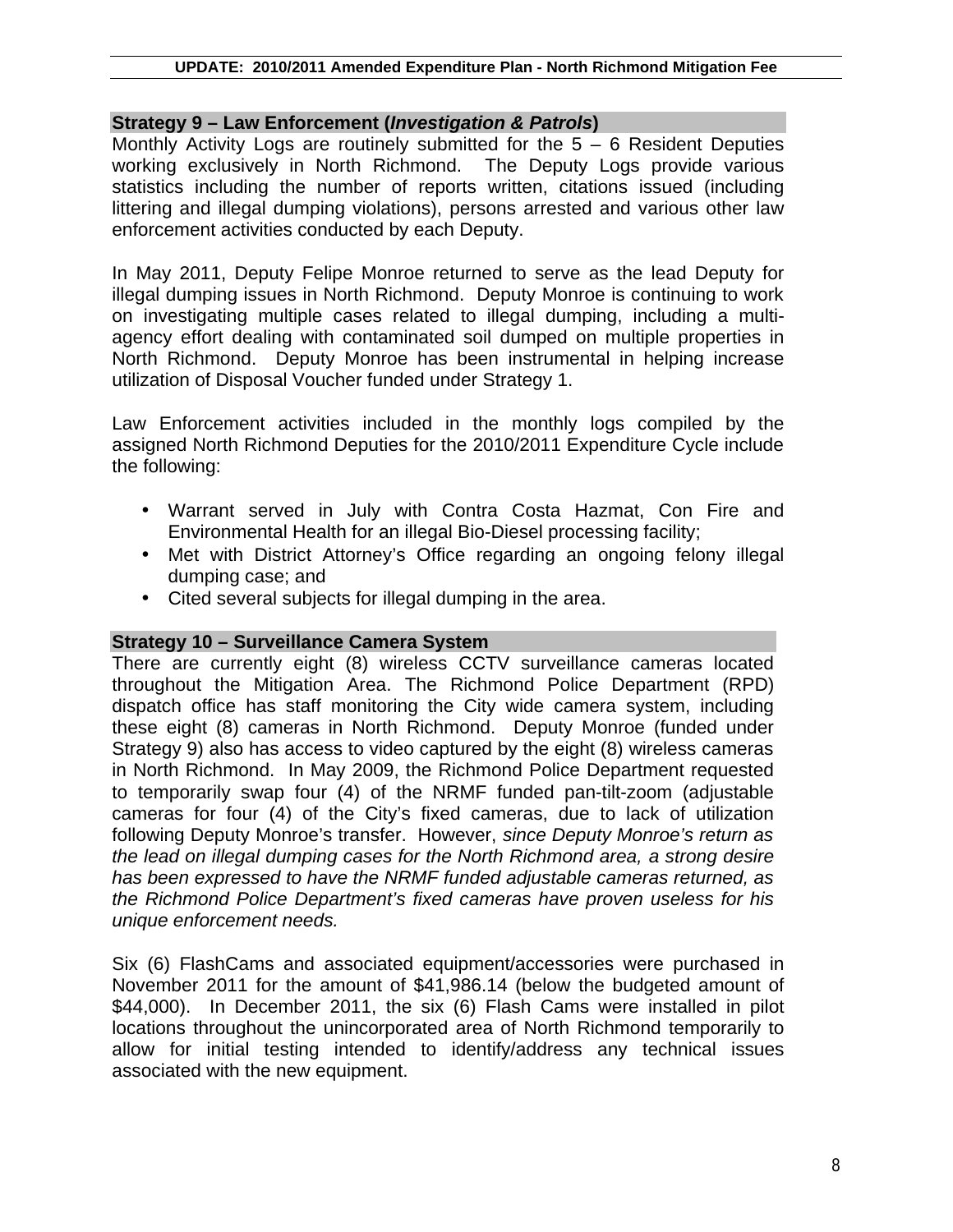Enforcement staff from the City and County have agreed that it would not be desirable to install any camera signage in the North Richmond area, indicating such would be more problematic than helpful.

#### **Strategy 11 – Illegal Dumping Prosecutor**

The Illegal Dumping Prosecutor works closely with the City Police Department and the North Richmond Illegal Dumping Officer to discuss various strategies and important information needed to prosecute illegal dumping cases. The allocated funds cover 15% of the full-time salary for 2 years. During the prior Expenditure Plan cycle, the Illegal Dumping Prosecutor filed cases on individuals found guilty of violating codes related to illegal dumping which resulted in fines, jail time, and community service (details regarding some cases are included under Strategy 9). At the March 2011 Committee meeting, District Attorney Mark Peterson introduced Bruce Flynn, the new Illegal Dumping Prosecutor assigned to illegal dumping in North Richmond.

Since Bruce Flynn's assignment, he has been providing training to the Richmond Code Enforcement Group on what is needed to have prosecutable illegal dumping cases. The table below identifies the Illegal Dumping Cases reviewed by the District Attorney's (DA's) Office.

| <b>Illegal Dumping Cases for 2010/2011</b> |                            |  |
|--------------------------------------------|----------------------------|--|
| <b>DA Case Type Filed</b>                  | # of Cases<br><b>Filed</b> |  |
| Misdemeanor Cases Filed                    |                            |  |
| Felony Cases Filed (ongoing)               |                            |  |
| Cases Reviewed and Closed -                | З                          |  |
| Due to Insufficient Evidence               |                            |  |
| <b>TOTAL Cases Filed/Closed</b>            |                            |  |

# **District Attorney Illegal Dumping Cases for 2010/2011**

# *COMMUNITY INVESTMENT*

#### **Strategy 12 – Parks Rehabilitation Initiative**

Funding was used by the Parks Division to help pay for improvements at Shields Reid Park, which included the following:

- Fixed and installed Light Pole Electrical Equipment;
- Light Pole Foundation improvements/repair; and
- Sidewalk improvements.

# **Strategy 13 – Capital Improvement Projects (***Infrastructure & Creeks***)**

No funding is currently allocated to this Strategy. The City Council and Board of Supervisors approved the Second Amended 2010/2011 Expenditure Plan in May 2011 incorporating reallocation of the \$105,000 funding previously allocated to this Strategy to Strategy 14 pursuant to the Committee's recommendation approved in March.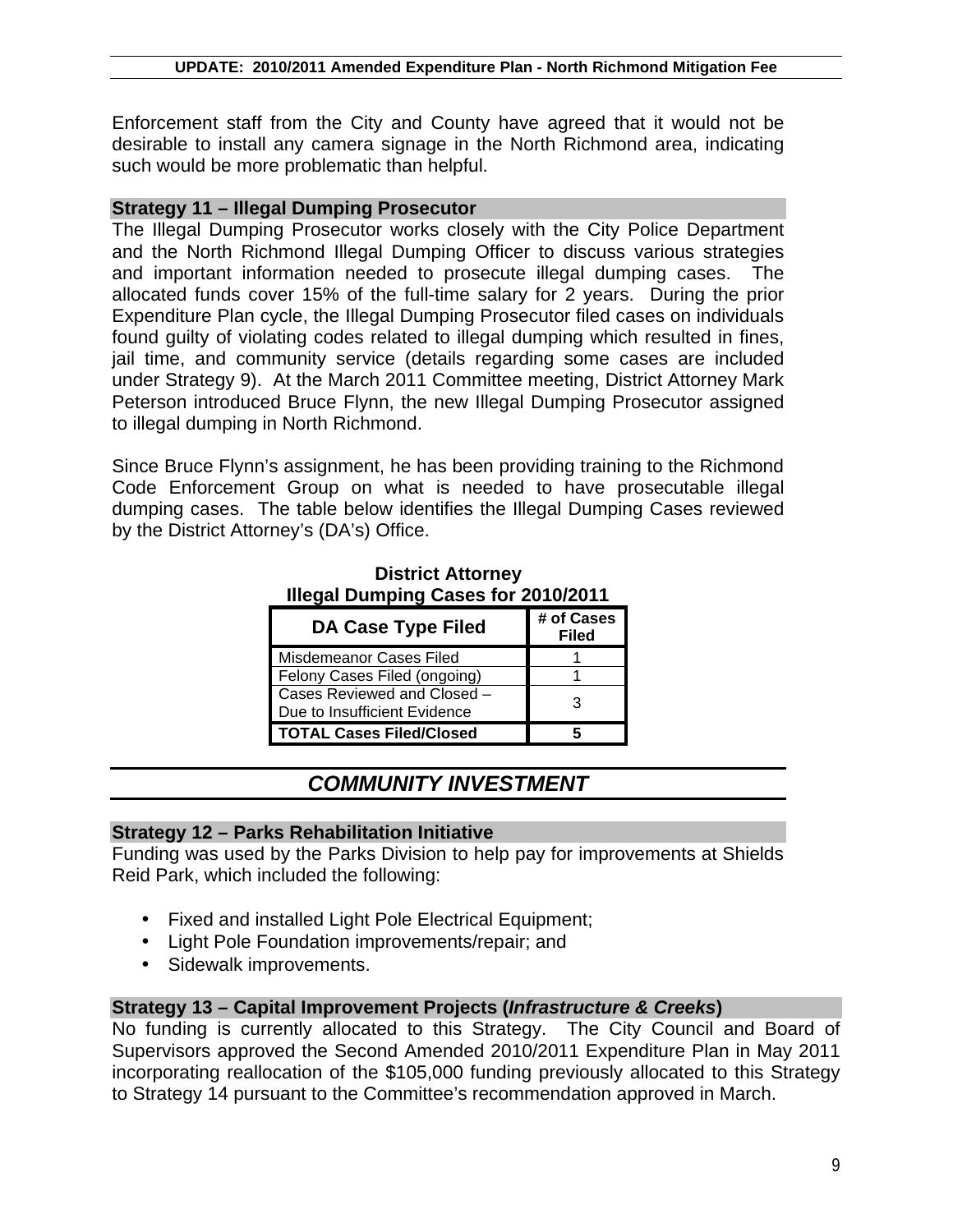# **Strategy 14 – North Richmond Community-Based Projects**

The following tables briefly summarize the status of each of the approved Community-Based Projects funded under the 2010/2011 Expenditure Plan cycle.

# *First Round of Community Based Projects - Approved in 2010*

| Entity                                     | <b>Status Updates</b>                                          |
|--------------------------------------------|----------------------------------------------------------------|
| Athletes United for Peace                  | Project Completed. Invoices have been received/paid.           |
|                                            | (100% of awarded funding spent)                                |
| Center For Human Development               | Last invoice received/paid covered period through September    |
|                                            | 2011. (73% of awarded funding spent)                           |
| <b>Communities United Restoring Mother</b> | Project Completed. Invoices have been received/paid.           |
| Earth / ETC-Downtown Assoc                 | (99% of awarded funding spent)                                 |
| Golden Gate Audubon Society*               | Project Completed. Invoices have been received/paid.           |
|                                            | (87% of awarded funding spent)                                 |
| Harold Beaulieu / CHDC                     | Popsicle project completed at the end of the 2011 school year. |
|                                            | Progress report submitted and invoices received/paid.          |
|                                            | (60% of awarded funding spent)                                 |
| Social progress Inc.                       | Project completed. Invoice has been received/paid.             |
|                                            | (100% of awarded funding spent)                                |
| Verde Partnership Garden* / Urban<br>Tilth | No longer being treated as a 2010/11 EP project, since it was  |
|                                            | rolled into the Preliminary 2012/13 Expenditure Plan.          |
|                                            | (See Strategy 14 in 2012/13 Implementation Update for details) |
| The Watershed Project                      | Contract Completed. Project nearing completion. Progress       |
|                                            | Reports Received. Invoices have been received/paid.            |
|                                            | (77% of awarded funding spent)                                 |
| TOTAL                                      | \$330,000*                                                     |

\*Strategy 14 in the approved Preliminary 2012/13 Expenditure Plan includes the entire amount allocated to the Verde Partnership Garden and \$600.00 of the amount allocated to Golden Gate Audubon Society in 2010 as a part of their project award in 2011.

# *Second Round of Community Based Projects - Approved in 2011*

None of the Community Based Projects originally approved in 2011 are being treated as a 2010/11 EP projects, since they were all transferred to the Preliminary 2012/13 Expenditure Plan. See Strategy 14 in 2012/13 Implementation Update for details.

#### **Strategy 15 – North Richmond Green Community Service Programs**

City staff is working with the CSC, in consultation with County staff, to ensure successful implementation of the following North Richmond Green programs which were included in the Expenditure Plan:

• North Richmond Little League Baseball Program - The program was designed to increase the community support and involvement in beautification efforts, and blight reduction. The parents and community members who are apart of the "Guardian Circle" club, which was formed from support for the North Richmond Green Little League Teams, have learned the significance of North Richmond Green, and have set an example for the youth players of maintaining a clean environment, through the picking up of trash, and recyclable items at games and practices. The coaches, whom are also community members, have also encouraged sporadic cleanups at baseball games and practices amongst the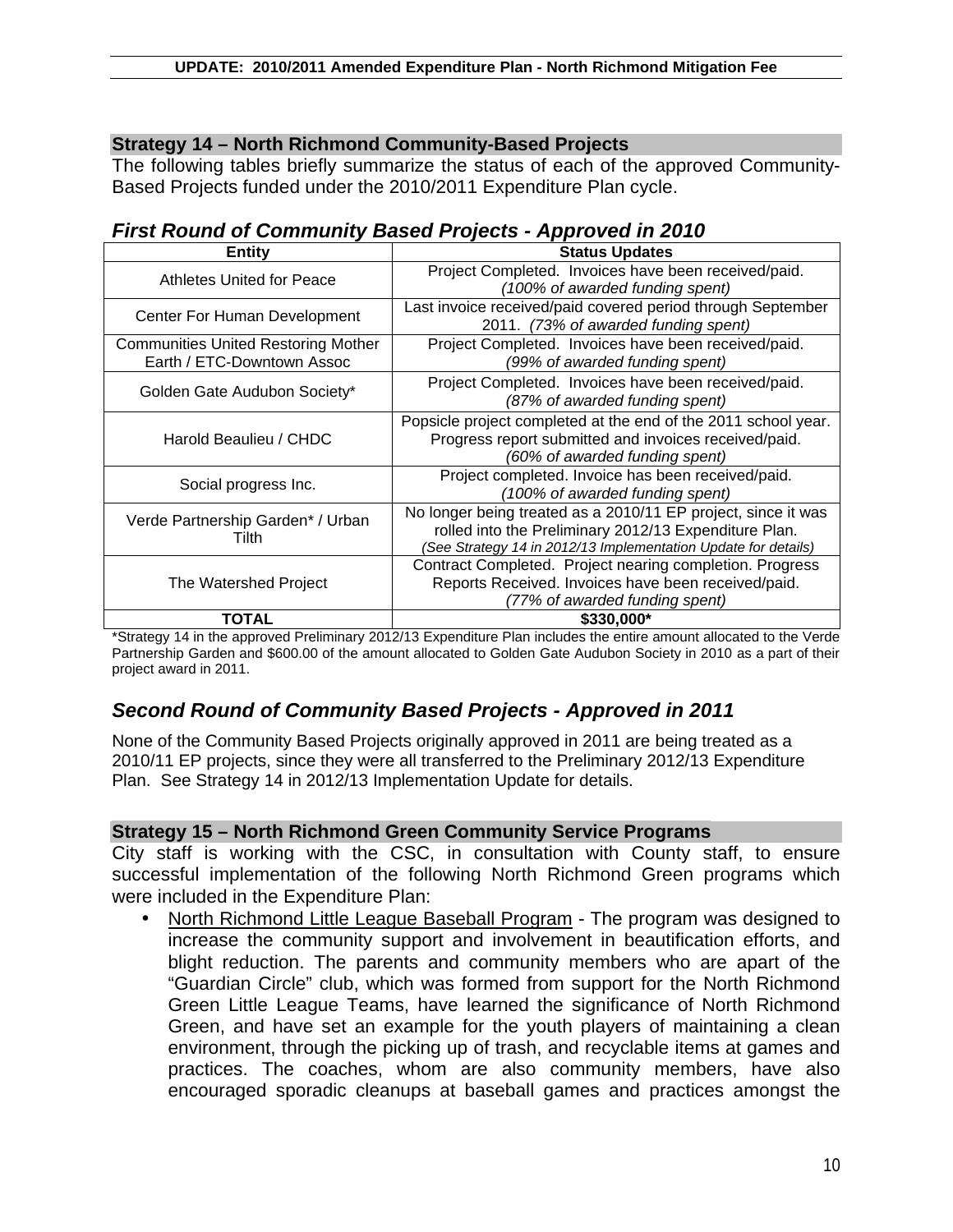youth players to remind them of the significance of North Richmond Green, and about their responsibility to improve the environment of North Richmond (Information provided by the CSC).

- North Richmond Youth Eco Academy The goal of the Academy is to serve as a environmental, hands on learning center for community members, especially for the youth in North Richmond. It will include education about recycling, creek restoration, and teach participants how to contribute to a cleaner, and healthier environment in North Richmond. It is planned for the North Richmond Green Little League players, which includes about 50 participants, to be the targeted group to participate in the Academy, although other youth and community members of all ages will be welcome from North Richmond (Information provided by the CSC).
- North Richmond Adult Softball Program The Male Adult Softball Team consisted of 15 players who played for the "Tara Hills League," which was a Fall/Winter League. Players assisted with mitigation related beautification projects associated with the 2<sup>nd</sup> Annual North Richmond Green Festival by picking up litter and planting drought resistant flowers at/near the Shields Reid Community Center in North Richmond. Three players of the Male Softball Team were also coaches for the youth players and were part of the Major/Juniors Teams for the 2011 North Richmond Green Little League Baseball/Softball Program.

# **Strategy 16A - Community Gardening Project –** *Lots of Crops*

Lots of Crops is a community-oriented program designed to assist in the production of healthy food and medicine/native plants to residents of North Richmond by converting vacant lots to healing garden sites over a period of time. In addition, the Lots of Crops project is intended to provide potential volunteer/employment opportunities for residents. This project was incorporated into the Preliminary 2012/13 Expenditure Plan as Strategy 17, see the Preliminary 2012/13 Implementation Update for details.

#### **Strategy 17A – Mentorship Project - YAEC**

Funding to implement a Mentorship Program at the Young Adult Empowerment Center (\$47,000). As reported to the Committee in October 2009, a draft proposal was submitted by the County Housing Authority to establish a Mentorship Program at the Young Adult Empowerment Center (YAEC). At that time, staff reported potential need for an extension through June 2010 the Mentorship Program. Staff from the YAEC and Supervisor Gioia's office may request that the Committee extend the timeframe beyond June 2010 because unfortunately, staffing and workload issues have hindered YAEC staff from finalizing changes to their proposal suggested by County staff. Staff identified changes that were necessary in order to ensure the program design incorporates efforts to address and combat illegal dumping and blight in the community consistent with the language in the Expenditure Plan and overall purpose of the mitigation fee. The YAEC Program Director position is currently in transition. Since the last Committee meeting, there has been no progress made on finalizing a contract for the YAEC Mentorship Program.